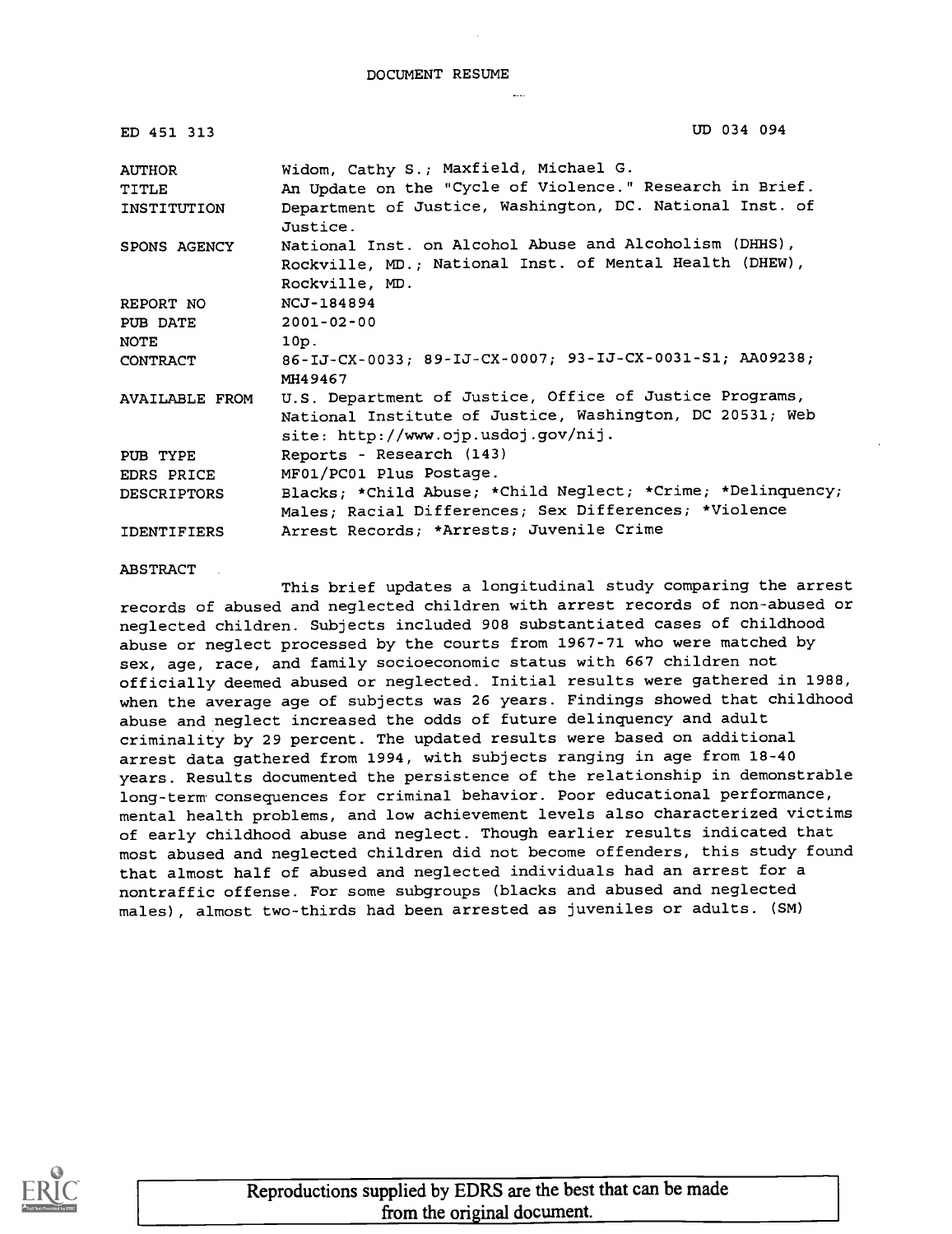# AN UPDATE ON THE "CYCLE OF VIOLENCE" NATIONAL INSTITUTE OF JUSTICE RESEARCH IN BRIEF

...

Cathy S. Widom and Michael G. Maxfield

February 2001 U.S. Department of Justice, Office of Justice Programs

 $\Delta$ U.S. DEPARTMENT OF EDUCATION Office of Educational Researcn and Improvement EDUCATIONAL RESOURCES INFORMATION<br>CENTER (ERIC)<br>C This document has been reproduced as<br>received from the person or organization<br>originating it. **C E** Minor changes have been made to<br>
improve reproduction quality.  $\bullet$ 

Points of view or opinions stated in this document do not necessarily represent official OERI position or policy.

BEST COPY AVAILABLE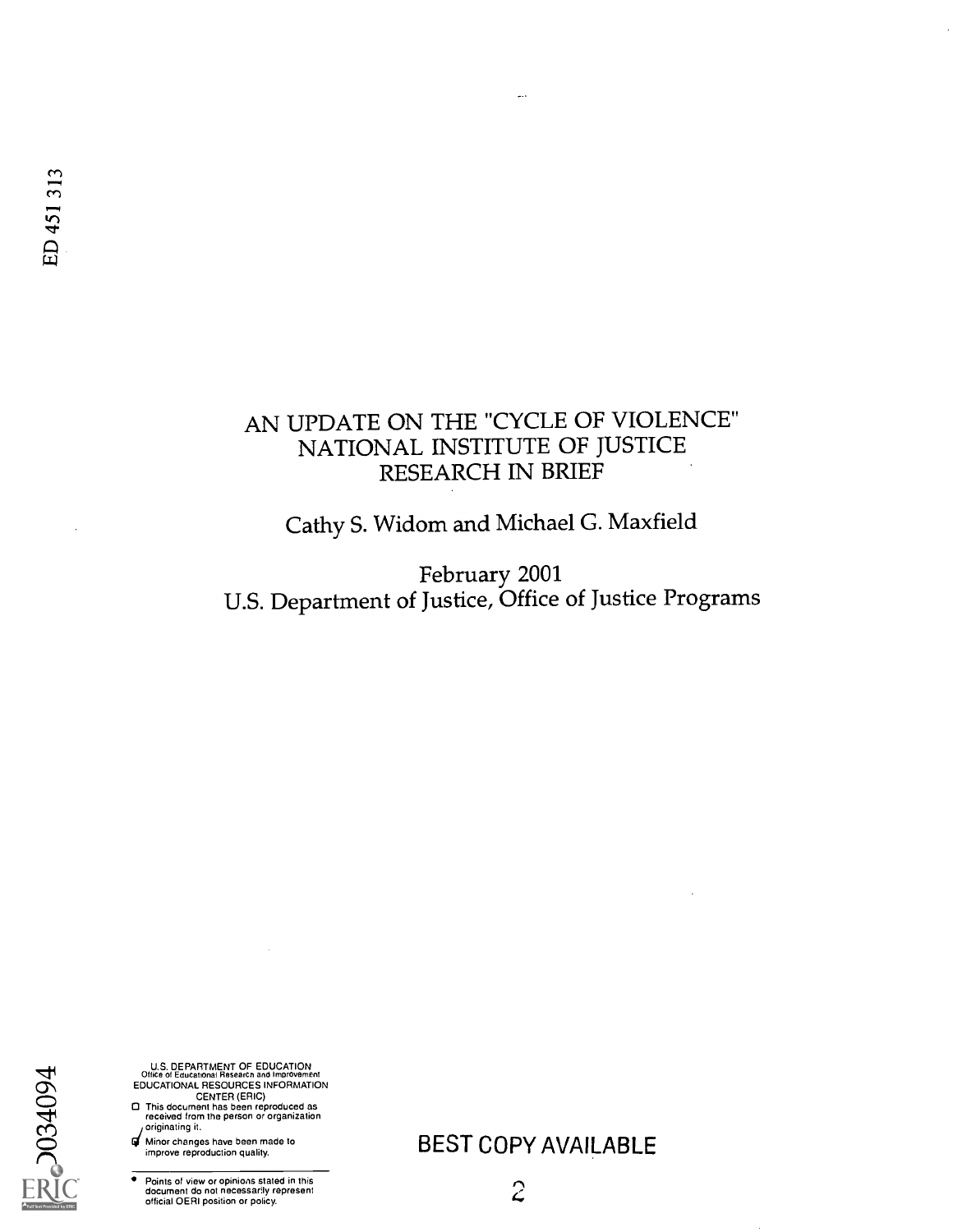新規教育 (を)受けない

 $\begin{array}{c} 1 \\ 1 \\ 2 \end{array}$ 

化苯甲苯 计类型字符

じゅうしゅ ふせんかい うんでもぎゃく フィル

**CAR CONSTRUCTION** 

 $\vec{\xi}$ 

ないしょ いしんしゅ 受す どうこうし もうしゅ

ZL Z



February 2001

# National Institute of Justice

i n

 $\mathbf{h}$ 

 $\overline{\mathbf{C}}$ 

 $a^*$ 

r.

R. Julie E. Samuels, Acting Director

 $\overline{\mathbf{S}}$ 

e

e

### Issues and Findings

Discussed in this Brief: Updated results of a longitudinal study that compared the arrest records of abused and/or neglected children with arrest records for children who were not abused or maltreated. Subjects included 908 substantiated cases of childhood abuse or neglect processed by the courts from 1967 through 1971 who were matched by sex, age, race, and approximate family socioeconomic status with a comparison group of 667 children not officially recorded as abused or neglected.

Initial results were gathered in 1988, when the average age of subjects was 26 years. Those findings showed that childhood abuse and neglect increased the odds of future delinquency and adult criminality overall by 29 percent. The updated results discussed in this Brief are based on additional arrest data gathered in 1994.

**Key issues:** Childhood victimization represents a widespread, serious social problem. General delinquency research shows that childhood abuse (physical and sexual) is often associated with delinquency and that the early onset of maltreatment may increase the variety, seriousness, and duration of problems. It is also widely suggested that violence begets violence----that today's abused children become tomorrow's violent offenders.

Further, children who suffer from neglect-not physical abuse-are

An Update on the "Cycle of Violence"

B

r

By Cathy S. Widom and Michael G. Maxfield

Do childhood abuse and neglect lead to adult criminal behavior? How likely is it that today's abused and neglected children will become tomorrow's violent offenders? Did the picture change when these individuals' records were updated after 6 years?

In one of the most detailed studies of the issue to date, research sponsored by the National Institute of Justice (NU) found that childhood abuse and neglect increased the odds of future delinquency and adult criminality overall by 29 percent. When data were initially checked in 1988, the average age of subjects was 26 years. About 65 percent of the sample had passed through the peak years of committing violent offenses (ages 20 to 25 years). This update reports new arrest data collected in 1994, when subjects averaged 32.5 years of age and only 1 percent of the sample had not passed through the peak offending years. The examination of updated data on the same subjects 6 years later reveals findings that are similar in some respects, but quite different in others.

The study followed 1,575 cases from childhood through young adulthood, comparing the arrest records of two groups:

A study group of 908 substantiated cases of childhood abuse or neglect processed by the courts from 1967

 $\mathbf{\Omega}$ 

through 1971 and tracked through official criminal records over approximately 25 years.

e

A comparison group of 667 children, not officially recorded as abused or neglected, matched to the study group according to sex, age, race, and approximate family socioeconomic status.

Although many individuals in both groups had no juvenile or adult criminal record, being abused or neglected as a child increased the likelihood of arrest as a juvenile by 59 percent, as an adult by 28 percent, and for a violent crime by 30 percent.

The "cycle of violence" hypothesis suggests that a childhood history of physical abuse predisposes the survivor to violence in later years. This study reveals that victims of neglect are also likely to develop later violent criminal behavior. If violence is begotten by not only violence, but also by neglect, far more attention needs to be devoted to the families of children who are abandoned and severely malnourished.

This study relied on arrest records to measure delinquency and criminality, initially checked in 1988.' Updated arrest records were collected in 1994, and results from this update are presented in this Research in Brief.

Additional support for this study was provided by the National Institute on Alcohol Abuse and Alcoholism and the National Institute of Mental Health.

 $\mathbf{H}$ 

BEST COPY AVAILABLE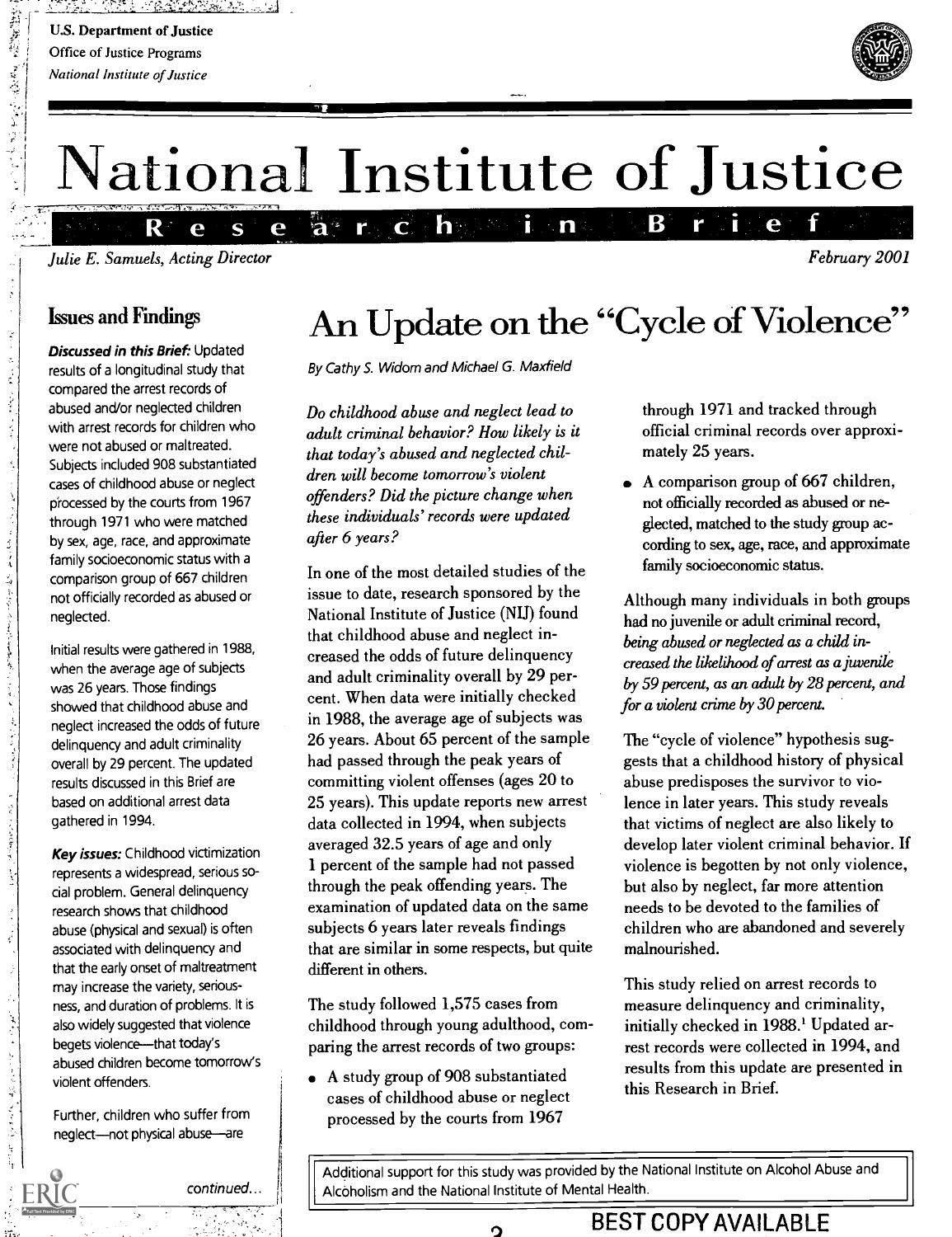## Issues and Findings

...continued

e

 $\mathbf{s}$ 

 $e^+$ 

also at risk. In one study of the influence of early malnutrition on subsequent behavior, previously malnourished children had attention deficits, reduced social skills, and poorer emotional stability than a comparison group.

With 1994 the Windows

#### Key findings:

ふなみと ふところにんだんをくぶらとうするもんじゅう くさい

医中国人名英法尔氏菌 医前缀不全是最有些感染病

 $\ddot{\cdot}$ 

 $\frac{1}{2}$ 

Being abused or neglected as a . child increased the likelihood of arrest as a juvenile by 59 percent, as an adult by 28 percent, and for a violent crime by 30 percent.

Maltreated children were younger at the time of their first arrest, committed nearly twice as many offenses, and were arrested more frequently.

Physically abused and neglected (versus sexually abused) children were the most likely to be arrested later for a violent crime.

• In contrast to earlier research findings, the new results indicate that abused and neglected females were also at increased risk of arrest for violence as juveniles and adults.

• White abused and neglected children were no more likely to be arrested for a violent crime than their nonabused and nonneglected white counterparts. In contrast, black abused and neglected children in this sample showed significantly increased rates of violent arrests compared with black children who were not maltreated.

An out-of-home placement was not related to the number of arrests among those who were removed from their homes due only to abuse and neglect.

Target audience: Juvenile authorities, child welfare professionals, police, teachers, and health care workers.

#### Study design

 $a$   $r$ 

 $\mathbf{C}$ h

Several important design features distinguish this research from prior efforts to study the intergenerational transmission of violence.2 First, by following a large number (1,575) of cases from childhood through adolescence and into young adulthood, this prospective study was able to examine the long-term consequences of abuse and neglect. The sample, drawn from a metropolitan area in the Midwest, was restricted to children who were 11 years of age or younger at the time of the abuse or neglect.

Arrest records were originally examined in 1988. When juvenile and adult criminal records were reexamined in 1994, the age of the subjects ranged from 18 to 40 years old. Fewer than 1 percent were younger than 25 years of age, and the mean age of the group was 32.5 years.

Matching members of the study group to others whose official records showed no childhood abuse or neglect was an equally important feature of the research. This

 $\overline{2}$ 

design allowed the study to separate known correlates of delinquency and criminality (age, sex, race, and socioeconomic status) from the experience of child abuse and neglect. Both groups were approximately two-thirds white and onethird black and were about evenly divided between males and females. Most were between the ages of 6 and 11 years old at the time the abuse was documented or matches were made (see exhibit 1).

The study design also featured clear operational definitions of abuse and neglect. Combined with large sample sizes, this permitted the separate examination of physical abuse, sexual abuse, and neglect, defined as follows:

- Physical abuse cases included injuries such as bruises, welts, burns, abrasions, lacerations, wounds, cuts, bone and skull fractures, and other evidence of physical injury.
- Sexual abuse charges varied from relatively nonspecific charges of "assault and battery with intent to

4 BEST COPY AVAILABLE



В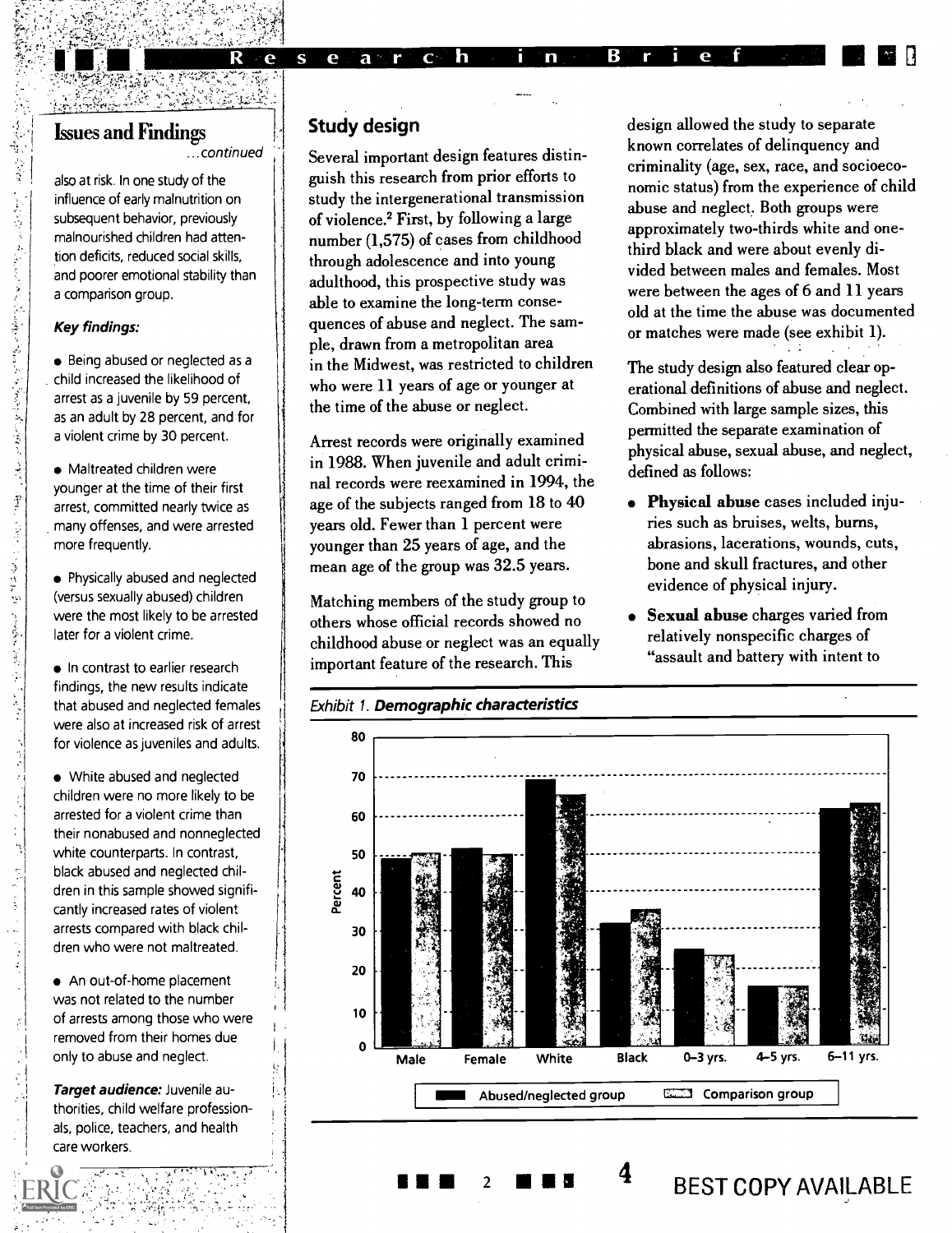gratify sexual desires" to more specific ones, such as "fondling or touching in an obscene manner," sodomy, rape, and incest.

R

 $\sim$   $\alpha \approx$   $\alpha$ 

 $\mathbf e$ 

 $\overline{a}$ P

Neglect cases reflected a judgment that the parents' deficiencies in child care were beyond those found acceptable by community and professional standards at the time. These cases represented extreme failure to provide adequate food, clothing, shelter, and medical attention to children.

Juvenile court and probation records were the source of information on abuse or neglect and family characteristics. Arrest data were obtained from Federal, State, and local law enforcement records. Recognizing that much child abuse (as well as later delinquent and criminal behavior) never comes to the attention of any official authority, a second phase of this research was undertaken to supplement official records with interview results. A comparison of official records and self-report information for these subjects is described in a recent article.<sup>3</sup>

#### Study findings

Of primary interest was the question, "Would arrest histories of those who had been abused or neglected be worse than those with no reported abuse?" The answer, shown in exhibit 2, was evident: Those who had been abused or neglected as children were more likely to be arrested as juveniles (27 percent versus 17 percent), adults (42 percent versus 33 percent), and for a violent crime (18 percent versus 14 percent).

The abused and neglected cases were younger at first arrest (mean = 16.5 years versus 17.3 years), committed

Exhibit 2. Extent of involvement in delinquency, adult criminality, and violent criminal behavior, in percent

B

i n

 $\overline{C}$ 

h.

| <b>Type of Arrest</b>                                       | <b>Abused and Neglected Group</b><br>$(n = 908)$ | Comparison Group<br>( $n = 667$ ) |
|-------------------------------------------------------------|--------------------------------------------------|-----------------------------------|
| Juvenile<br>$\mathbf{A}=\mathbf{A}+\mathbf{A}+\mathbf{A}$ . | 27.4<br>and the company of the com-              | $-17.2$                           |
| Adult                                                       | 41.6                                             | 32.5                              |
| Violent Crime                                               | $\sim$ $\sim$<br>18.1                            | 1. L<br>139                       |

 $\mathbf{e}$ 

nearly twice as many offenses (mean = 2.4 versus 1.4), and were arrested more frequently (17 percent of abused and neglected cases versus 9 percent of comparison cases had more than five arrests). This information is important because of the finding in the general delinquency literature that shows early onset is associated with increased variety, seriousness, and duration of problems.4

Our research was conducted in a metropolitan county area in the Midwest, using cases of abuse and neglect that came to the attention of the courts during the years 1967 through 1971. Other researchers report similar findings. As part of the Rochester Youth Development Study, Thomberry and his colleagues collected information from the Department of Social Services in Rochester, New York, about abused and neglected children in their longitudinal study. Using self-reports and official arrest information, Smith and Thornberry<sup>5</sup> found that child maltreatment was a significant risk factor for delinquency and self-reported violent behavior, even when gender, race or ethnicity, family structure, and social class were controlled.

Another study examined maltreated children and two nonmaltreated comparison samples (one from the schools and one from the Department of Health

3 **III A**I D

5

and Social Services records) in another geographic area (Mecklenburg County, North Carolina). Zingraff and colleagues<sup>6</sup> found that maltreated children had higher rates of delinquency and violence complaints than nonmaltreated school and impoverished children.

Thus, in three quite different prospective studies covering different parts of the country and using cases from different time periods, childhood abuse and neglect have been found to increase risk of crime and delinquency. This is important because similar findings based on such different sampling procedures increase the validity of generalizing the results. Presently, NIJ is funding a fourth study to examine the relationship between child abuse and neglect and subsequent criminal outcomes in the Nation's Northwest region.

Sex. The experience of early childhood abuse or neglect had a substantial impact on individuals with little likelihood of engaging in officially recorded adult criminal behavior. Males generally have higher rates of criminal behavior than females, but females abused or neglected in childhood were 73 percent more likely than control group females to be arrested for property, alcohol, drug, and such misdemeanor offenses as disorderly conduct, curfew violations, or loitering. In contrast to earlier findings, these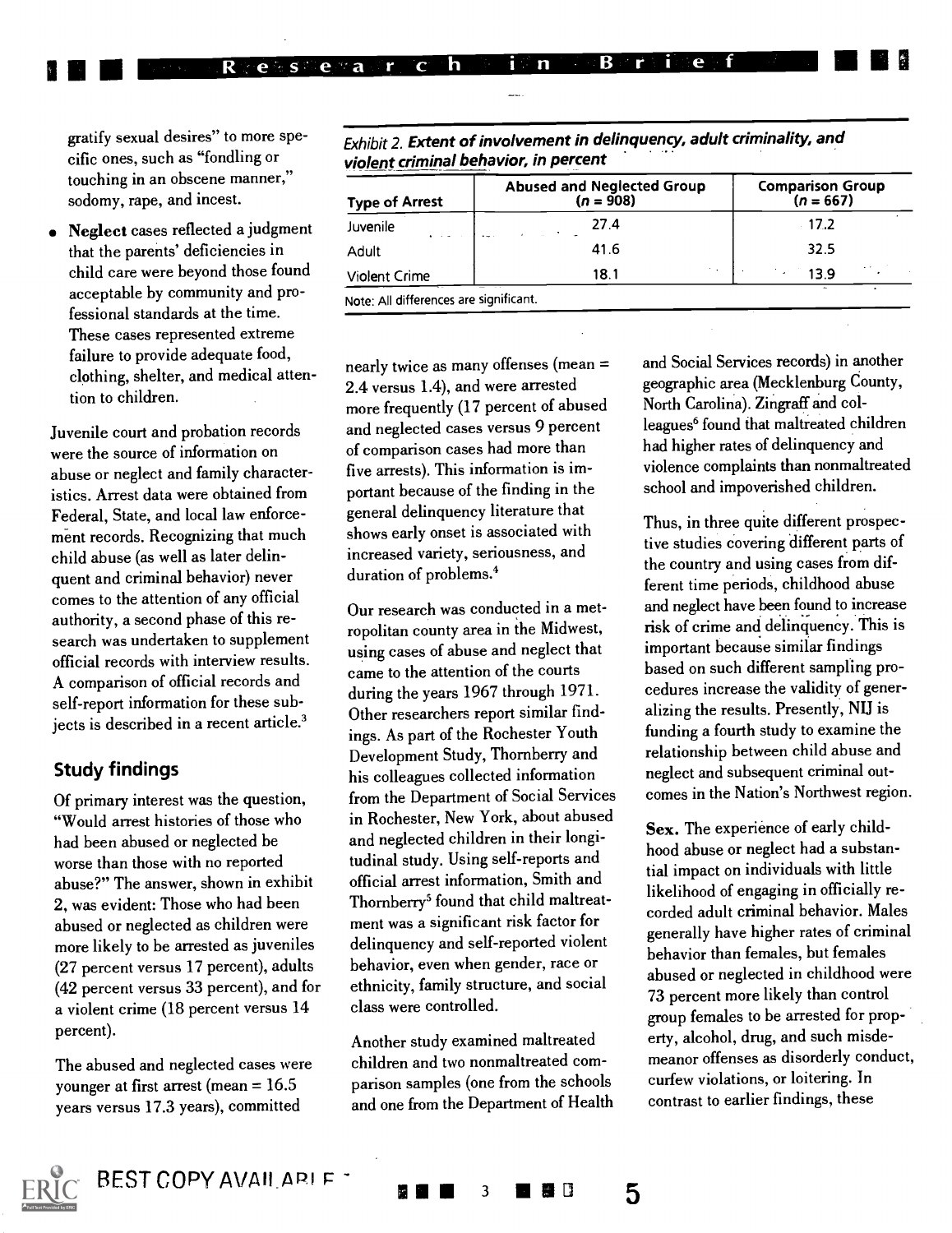new results indicate that abused and neglected females were also at increased risk of arrest for violence as juveniles and adults (see exhibit 3).

Because these findings are based on official criminal records, it is possible that differences represent spurious findings. It is particularly tempting to dismiss the findings about females because the base rates are so low. However, these findings have been subjected to more stringent multivariate analyses with the same results. Because few studies have looked at these relationships, it is hard to explain the findings in any conclusive way.

Interestingly, the pattern of increased risk differed for males and females. Compared with controls, abused and neglected females were at increased risk of arrest for a violent crime as a

juvenile or adult, despite the fact that females are less likely to be arrested for violence. This pattern was not evident for males. Compared with control males, abused and neglected males were not at increased risk for violent offending as juveniles or adults.

The apparent lack of increased risk for violent offending by abused and neglected males was surprising. One possible explanation is that having an arrest for violence is not such an unusual occurrence among a sample like this. For this reason, we reexamined these data using a different dependent variable: the number of arrests for violence. Abused and neglected males were found to have a significantly larger number of arrests for violence than control males. Thus, a gender difference exists in the effect of childhood victimization on risk for arrest

| Exhibit 3. <b>Involvement in criminality by gender, in percent</b> |  |  |
|--------------------------------------------------------------------|--|--|
|--------------------------------------------------------------------|--|--|

| <b>Type of Arrest</b>        |         | <b>Abused and Neglected Group</b>                                                                                                                                                                                                                                                                                             | <b>Comparison Group</b>   |  |  |  |  |
|------------------------------|---------|-------------------------------------------------------------------------------------------------------------------------------------------------------------------------------------------------------------------------------------------------------------------------------------------------------------------------------|---------------------------|--|--|--|--|
| Any Arrest <b>Any Arrest</b> |         | $\label{eq:2.1} \mathcal{L}(\mathbf{y}) = \mathcal{L}(\mathbf{y}) \mathcal{L}(\mathbf{y})$<br>$\left\{ \left\vert \psi \right\rangle \right\} \left\langle \psi \right\vert \left\langle \psi \right\rangle \left\langle \psi \right\rangle \left\langle \psi \right\rangle \left\langle \psi \right\rangle$<br>مرتقب والمراد | Tie Pyr<br>ht en          |  |  |  |  |
| Male<br>Female               |         | 62.1<br>37.6                                                                                                                                                                                                                                                                                                                  | $54.8*$<br>$21.9***$      |  |  |  |  |
| <b>Property</b>              | 不可      | بوطيئة                                                                                                                                                                                                                                                                                                                        |                           |  |  |  |  |
| Male<br>Female               |         | 43.2<br>17.8                                                                                                                                                                                                                                                                                                                  | 29.3***<br>$11.1***$      |  |  |  |  |
| Order                        |         |                                                                                                                                                                                                                                                                                                                               |                           |  |  |  |  |
| Male                         |         | 35.9                                                                                                                                                                                                                                                                                                                          | 29.0*                     |  |  |  |  |
| Female                       |         | 16.3                                                                                                                                                                                                                                                                                                                          | $7.2***$                  |  |  |  |  |
| Violent                      | 75 H    |                                                                                                                                                                                                                                                                                                                               | <b>Service</b>            |  |  |  |  |
| Male                         |         | 28.4                                                                                                                                                                                                                                                                                                                          | 24.2                      |  |  |  |  |
| Female                       |         | 8.2                                                                                                                                                                                                                                                                                                                           | $3.6**$                   |  |  |  |  |
| Alcohol <sup>'</sup>         | الأرادة | TP<br>77<br>$\sim$<br><b>START COMPANY</b><br>للرابط ومتعاقبهم                                                                                                                                                                                                                                                                | Literature of the Company |  |  |  |  |
| Male                         |         | 27.1                                                                                                                                                                                                                                                                                                                          | 26.0                      |  |  |  |  |
| Female                       |         | 9.9                                                                                                                                                                                                                                                                                                                           | $6.0*$                    |  |  |  |  |
| Drugs <sup>17</sup>          |         |                                                                                                                                                                                                                                                                                                                               | ويعرضه                    |  |  |  |  |
| Male                         |         | 22.8                                                                                                                                                                                                                                                                                                                          | $17.1*$                   |  |  |  |  |
| Female                       |         | 6.9                                                                                                                                                                                                                                                                                                                           | $2.1**$                   |  |  |  |  |

 $*p < .05$ .  $* p < .01$ .  $* * p < .001$ .

Note: Number of males  $= 777$  and females  $= 798$ .



BEST COPY AVAILABLE 6  $\blacksquare$ 

for violence. For females, there is an increased risk for participation. For males, there is an increased risk in the frequency of participation (the number of violent arrests). Childhood victimization increases arrests for violence among females and males, but in different ways.

Race. Both black and white abused and neglected children were more likely to be arrested than comparison children. However, as shown in exhibit 4, the difference among whites was not as great as that among blacks. In fact, white abused and neglected children were no more likely to be arrested for a violent crime than their nonabused and nonneglected counterparts. This contrasts sharply with findings for black children in this sample, who showed significantly increased rates of violent crime arrests than black children who were not abused or neglected.

This is a surprising finding. We can only speculate that these results may reflect differences in a number of environmental factors, including poverty levels, family characteristics, the nature of the abuse or neglect incident, access to counseling or support services, treatment by juvenile authorities, or exposure to levels of violence in the community. Understanding what appears to be a differential effect of childhood victimization by race is an important challenge for future research.

Juvenile record. Abused and neglected individuals were at higher risk of arrest, at a younger age, with more significant and repeated criminal involvement. Notably, however, among those arrested as juveniles, abused or neglected persons were no more likely to continue being arrested than control subjects.

# BEST COPY AVAILABLE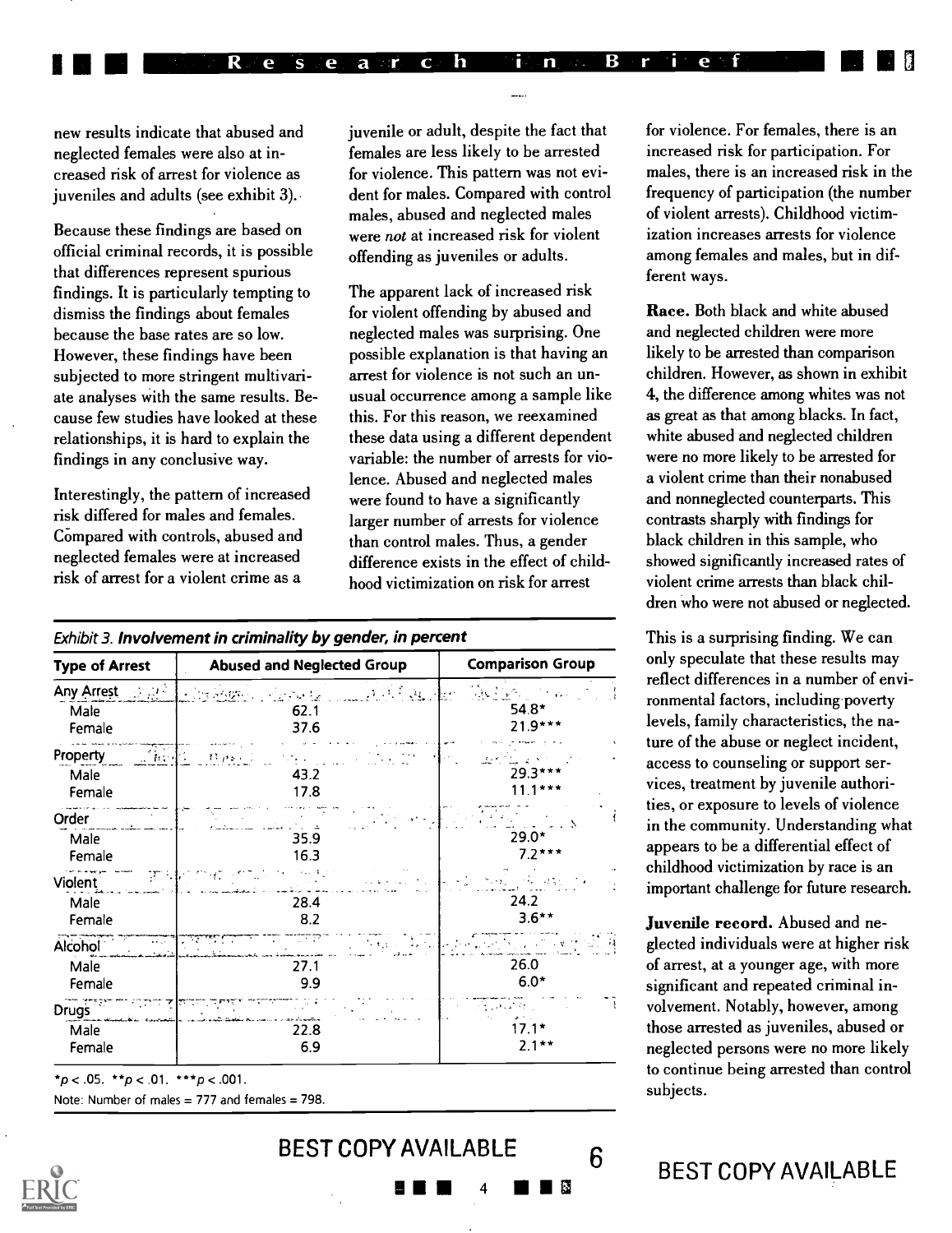|  | <b>A E E E E Re Research in PB rie for F E E</b> B |  |  |  |  |  |  |  |  |  |  |
|--|----------------------------------------------------|--|--|--|--|--|--|--|--|--|--|
|  |                                                    |  |  |  |  |  |  |  |  |  |  |

| <b>Type of Arrest</b> | <b>Comparison Group</b><br><b>Abused and Neglected Group</b><br>$(n = 667)$<br>$(n = 900)$ |          |  |  |  |  |
|-----------------------|--------------------------------------------------------------------------------------------|----------|--|--|--|--|
| Juvenile              |                                                                                            |          |  |  |  |  |
| Black                 | 40.6                                                                                       | 20.9***  |  |  |  |  |
| White                 | 21.8                                                                                       | $15.2**$ |  |  |  |  |
| Adult                 |                                                                                            |          |  |  |  |  |
| <b>Black</b>          | 59.8                                                                                       | 43.6***  |  |  |  |  |
| White                 | 33.8                                                                                       | $26.6*$  |  |  |  |  |
| <b>Violent Crime</b>  |                                                                                            |          |  |  |  |  |
| <b>Black</b>          | 34.2                                                                                       | $21.8**$ |  |  |  |  |
| White                 | 11.0                                                                                       | 9.7      |  |  |  |  |

Exhibit 5. Does only violence beget violence?

| <b>Abuse Group</b>  | <b>Number of subjects</b> | <b>Percentage Arrested</b><br>for Violent Offense |  |  |
|---------------------|---------------------------|---------------------------------------------------|--|--|
| Physical Abuse Only | 76                        | 21.1                                              |  |  |
| Neglect Only        | 609                       | 20.2                                              |  |  |
| Sexual Abuse Only   | 125                       | Π<br>8.8                                          |  |  |
| Mixed               | 98                        | 14.3<br>m                                         |  |  |
| Control             | 667                       | 13.9                                              |  |  |

- $\bullet$  In both groups, roughly the same proportion of abused and neglected children and controls with juvenile arrests had arrests as adults (71 percent versus 66 percent).
- Similarly, in both groups, about the same proportion of those with violent juvenile arrests also had violent arrests as adults (63 percent versus 61 percent).

In short, childhood abuse and neglect had no apparent effect on the continuation of juvenile offending into adulthood. Distinguishing the factors that promote the onset of criminal behavior from those that affect persistence in a criminal career is recommended as an important topic for future research.

#### Does only violence beget violence?

To test the notion that childhood victims of violence resort to violence themselves in later years, violent criminal behavior was examined as a function of the type of maltreatment experienced as a child. The results are presented in simplified form in exhibit 5.

Exhibit 5 shows that physically abused (as opposed to neglected or sexually abused) children were the most likely to be arrested later for a violent crime. The neglected group, however, was only slightly less likely to be arrested for a violent crime. Victims of sexual abuse were least likely to have an arrest for violence, although this is



somewhat misleading because victims of sexual abuse were overwhelmingly female (84 percent), and females less often had a record of violent offenses. Different types of abuse and neglect are not distributed evenly by age, sex, and race. However, even after controlling for age, sex, and race, the relationship between childhood neglect and subsequent violence remained evident.

Nationwide, the incidence of neglect is almost two and a half times that of physical abuse (15.9 per 1,000 children in 1986, compared with 5.7 per 1,000 for physical abuse, and 2.5 per 1,000 for sexual abuse).' Neglect also is potentially more damaging to the development of a child than physical abuse (provided the abuse involves no neurological impairment). In one study of the influence of early malnutrition on subsequent behavior, previously malnourished children had attention deficits, reduced social skills, and poorer emotional stability than a comparison group.8 Other researchers have found an array of developmental differences associated with childhood neglect.9 Coupled with the present study's findings of a greater risk of later criminal violence among neglected children, these behavioral and developmental differences suggest a need for concerted preventive action.

Furthermore, these research findings show the importance of improved procedures for the identification of child abuse and neglect. Referring to the connection between child maltreatment and adult criminality, New York City instituted procedures for police response and followup in cases involving suspected child abuse and neglect.<sup>10</sup> In jurisdictions that have adopted community policing, officers may be better able to detect early



I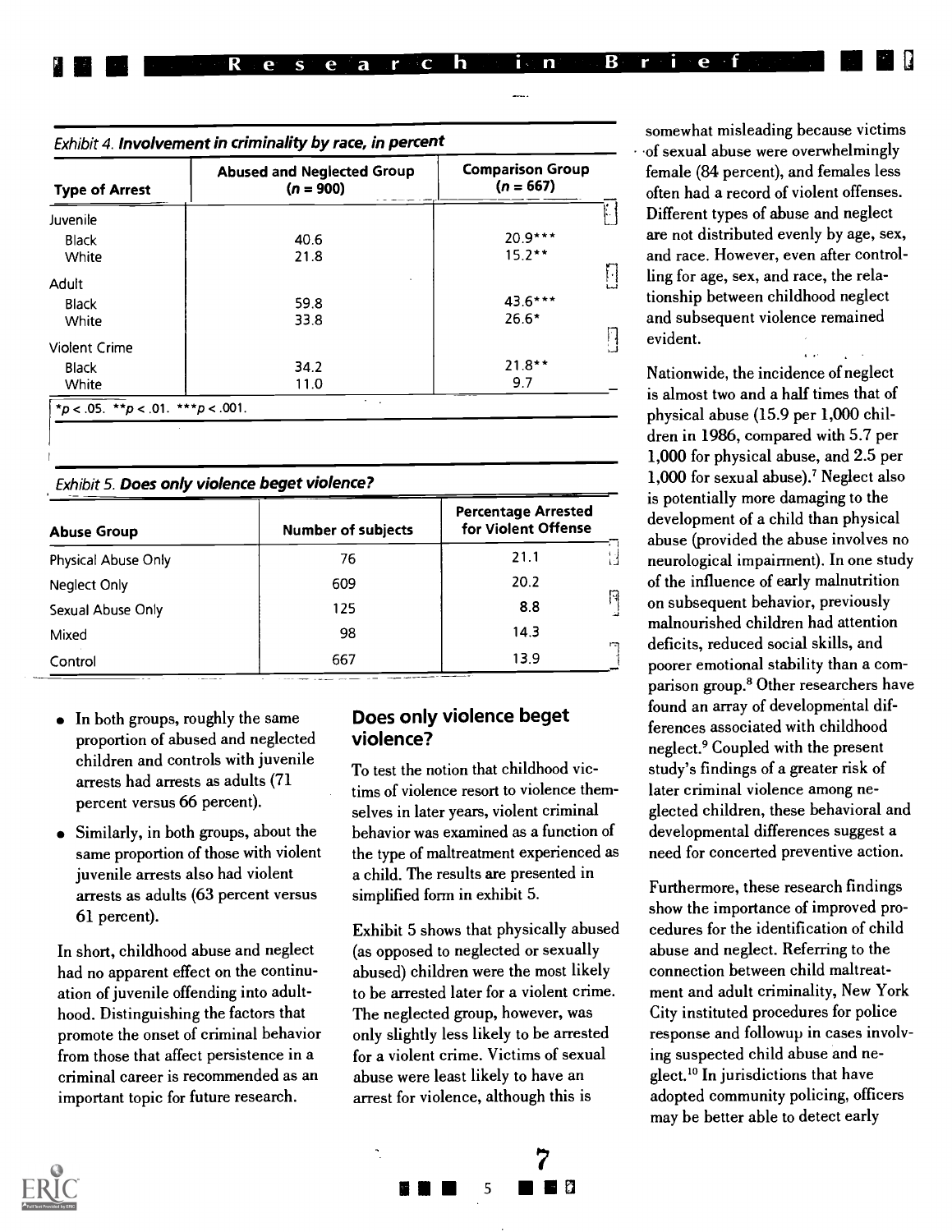signs of child maltreatment by fostering closer ties to community residents. By making referrals to appropriate social service agencies, police also may be able to prevent more serious problem outcomes down the road.

#### Out-of-home placement and criminal consequences

Not all abused and neglected children grow up to become delinquents, adult criminals, or violent criminal offenders. What are some of the possible mediating variables that act to buffer or protect abused and neglected children? Placement outside the home was investigated as one possible buffer. Scholars and practitioners have criticized out-of-home placements (foster care, in particular). Children placed outside the home are considered a particularly vulnerable group, because they have experienced both a disturbed family situation and separation from their natural parents. Accordingly, child welfare policies today often seek to avoid removing the child from home and instead try to mitigate negative family situations through counseling and related support, such as intensive family preservation services.

In contrast to today's practices, the vast majority of these children who were abused and neglected roughly 30 years ago were placed outside the home during some portion of their childhood or early adolescence. Annual information on placement was available from juvenile court and probation records of 772 children. For these, out-of-home placements included foster care, guardians' homes, and schools for the retarded or physically handicapped. Only 14 percent of these abuse and neglect cases had no record of having been placed out of the home through age 18. The average amount of time in placement

was about 5 years and sometimes lasted through childhood and adolescence.

lU EMU Research in Brief (1955)

As exhibit 6 shows, there was remarkably little difference between the arrest records of those who remained at home and those who were placed outside the home due to abuse and neglect. Predictably, both groups were strikingly different from those placed outside the home due to both delinquency and abuse or neglect. At least for this sample, then, an out-of-home placement did not negatively affect the arrest measure for those who were removed from their homes due only to abuse or neglect.

Additional analysis showed that stability may be an important factor in outof-home placements. Children who were moved three or more times had significantly higher arrest rates (almost twice as high) for all types of criminal behaviors-juvenile, adult, and violent-than children who were moved fewer than three times. In turn, children with multiple placements typically had records of behavior problems in their files. These notations covered a wide spectrum of problem behaviors, including chronic fighting, fire setting,

destructiveness, uncontrollable anger, sadistic tendencies, and extreme defiance of authority. Whether the behavior problems caused the move or the moves contributed to the behavior problems is unclear. In either case, children with numerous placements are likely to need special services.

These findings challenge the assumption that it is necessarily unwise to remove children from negative family situations. Although stability of placement appears to be important, the potential damage of removing an abused and neglected child from the home did not include a higher likelihood of arrest or violent criminal behavior.

#### Additional research in progress

A second phase of this research-with support from NIJ, the National Institute of Mental Health, the National Institute on Alcohol Abuse and Alcoholism, and the National Institute on Drug Abuse—was designed to address many of the unanswered questions from the first phase by finding and interviewing a large number of subjects 20 to 25 years after the childhood vic-

Exhibit 6. Juvenile and adult arrests as a function of placement experiences for juvenile court cases only  $(N = 772)$ 

|                                        |       |                         |                      | Arrest (%)                                       |                               |  |
|----------------------------------------|-------|-------------------------|----------------------|--------------------------------------------------|-------------------------------|--|
| Type of<br>Placement                   | Ν     | Juvenile<br>$(n = 215)$ | Adult<br>$(n = 317)$ | <b>Both Juvenile</b><br>and Adult<br>$(n = 155)$ | <b>Violent</b><br>$(n = 148)$ |  |
| No Placement                           | 106   | 16.0                    | 44.3                 | 10.4<br>75 T T T                                 | 15.1                          |  |
| Abuse/Neglect<br>Placement Only        | 489   | 18.6                    | 37.0                 | 12.5                                             | 14.1                          |  |
| Delinquency                            | 승규가 말 |                         |                      |                                                  |                               |  |
| <b>Placement Plus</b><br>Abuse/Neglect | 96    | 92.7                    | 78.1                 | 71.9                                             | 53.1                          |  |
| Significance                           |       | $***$                   | ***                  | ***                                              | $***$                         |  |
| *** $p < .001$ .                       |       |                         |                      |                                                  |                               |  |



6 **III M 8** BEST COPY AVAILABLE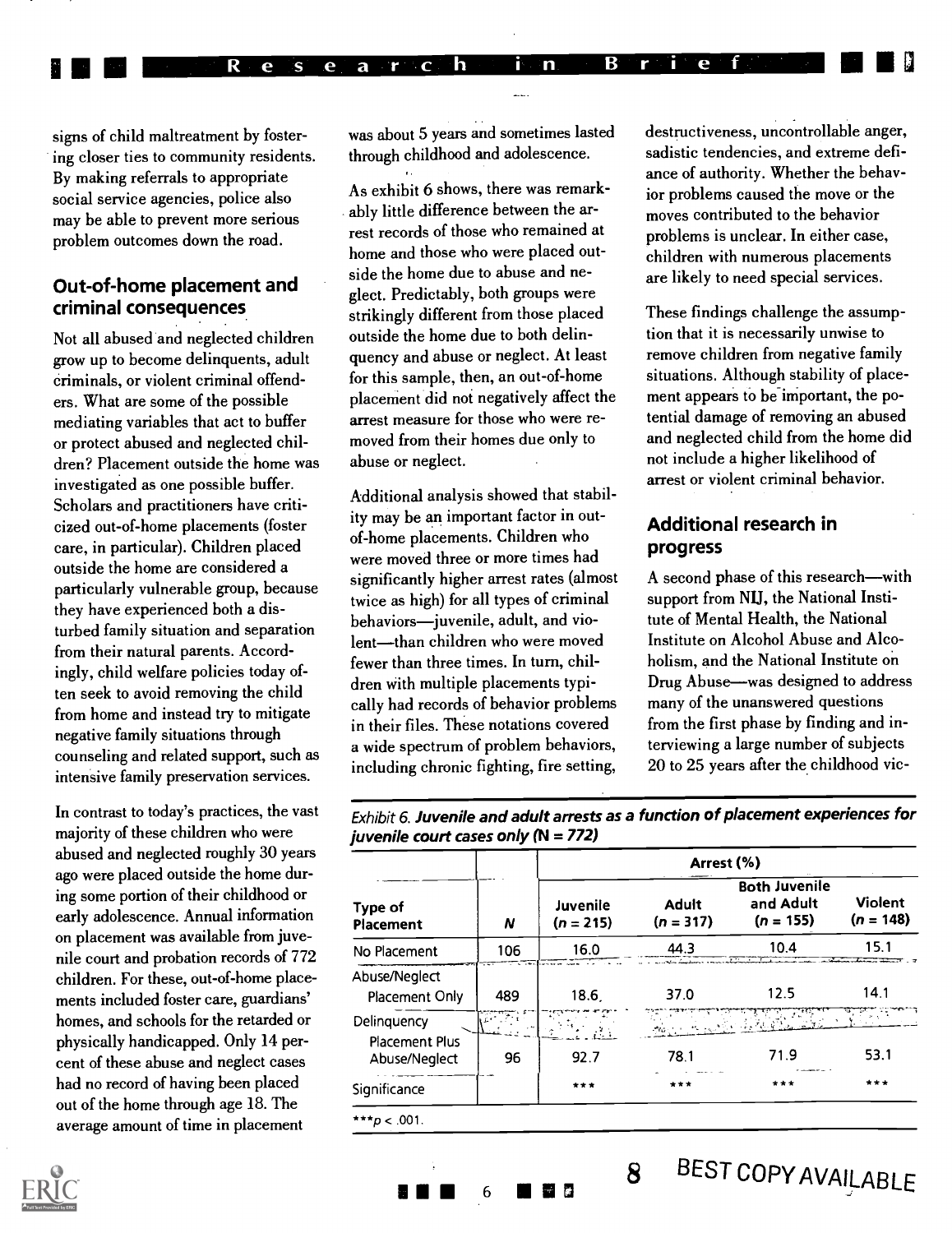timization. Inperson followup interviews inquired about recollections of early childhood experiences, schooling, and adolescence; possible undetected alcohol and drug problems; possible undetected delinquency and criminality; and important life experiences. The followup was designed to examine a much fuller range of consequences of childhood victimization experiences and to determine why some victims of childhood abuse and neglect fare well, while others have more negative consequences.

R.

e s

**III** III

Findings based on 2-hour followup interviews with 1,196 abused and neglected and comparison group subjects indicate that other negative outcomes may be common as well:

- Mental health concerns (suicide attempts and posttraumatic stress disorder<sup>11</sup>).
- Educational problems (extremely low IQ scores and reading ability).<sup>12</sup>
- Occupational difficulties (lack of work, high rates of unemployment, and employment in low-level service jobs).
- Public health and safety issues (prostitution in males and females'3 and alcohol problems in females).'4

In addition to documenting the broader consequences of childhood victimization, a goal of these followup interviews was to identify protective factors that may buffer the negative results of abuse and neglect. The ultimate goal was to provide a knowledge base on which to build appropriate prevention and treatment programs.

#### Conclusions and implications

Childhood victimization represents a widespread, serious social problem. Earlier reports demonstrated that child abuse and neglect increased the likelihood of delinquency, adult criminality, and violent criminal behavior. These updated results document the persistence of the relationship in demonstrable long-term consequences for criminal behavior. Poor educational performance, mental health problems, and generally low levels of achievement also characterize victims of early childhood abuse and neglect studied here.

h

 $B^{\circ n}r^2$ 

i a nasar

i e f

 $e$  a  $r c$ 

Earlier writings based on this research emphasized that the majority of abused and neglected children in the sample did not become offenders. That earlier conclusion must be modified. At present, almost half of the abused and neglected individuals overall (49 percent) have had an arrest for a nontraffic offense (juvenile or adult). For some subgroups (blacks and abused and neglected males), almost two-thirds have been arrested as juveniles or adults. Childhood victimization increased the risk of being arrested and being arrested for a violent crime. But it may best be viewed as one among a constellation of risk factors.

These results suggest at least three messages to juvenile authorities and child welfare professionals:

- Intervene early. These updated findings reinforce the need for police, teachers, and health care workers to recognize the signs of abuse and neglect and make serious efforts to intervene as early as possible. The later the intervention, the more difficult the change process becomes. It is suggested that special attention be paid to abused and neglected children with early behavior problems. These children show the highest risk of later juvenile and adult arrest, as well as violent criminal behavior.
- Recognize the high risks of neglect, as well as of child physical abuse. Also important in its implications

۳.

7 **NB** 20

9

for juvenile court and child welfare action is the fact that neglect alone (not exclusively physical abuse) was significantly related to violent criminal behavior. A picture emerges where physical abuse may be only one point on a continuum of family situations that contribute to violence. Whether those situations result in active physical abuse or more passive neglect, it is now quite clear that both forms of child maltreatment seriously threaten the healthy development of children. Neglect cases represent the majority of cases taxing the child protection system. This research shows that today's victims of neglect may well be tomorrow's violent offenders.

Examine out-of-home placement policies. This NU study focused on cases during the period 1967 through 1971, when out-of-home placements were a common intervention. Detailed information available for 772 cases revealed that a large majority (86 percent) were placed outside their homes for an average of 5 years. This contrasts sharply with today's efforts in many places to avoid out-of-home placement on the assumption that separation may aggravate, rather than ameliorate, a child's problems. Yet, we found no evidence that those who were separated from their families fared any worse on arrest measures than those who remained at home. Though these results are far from definitive, they suggest that child protective policies in this area deserve close scrutiny. The assumption that removal from the home offers additional risk could not be confirmed by this study. Any policy founded on this assumption should be tested through careful local studies of the full consequences of out-of-home placement.

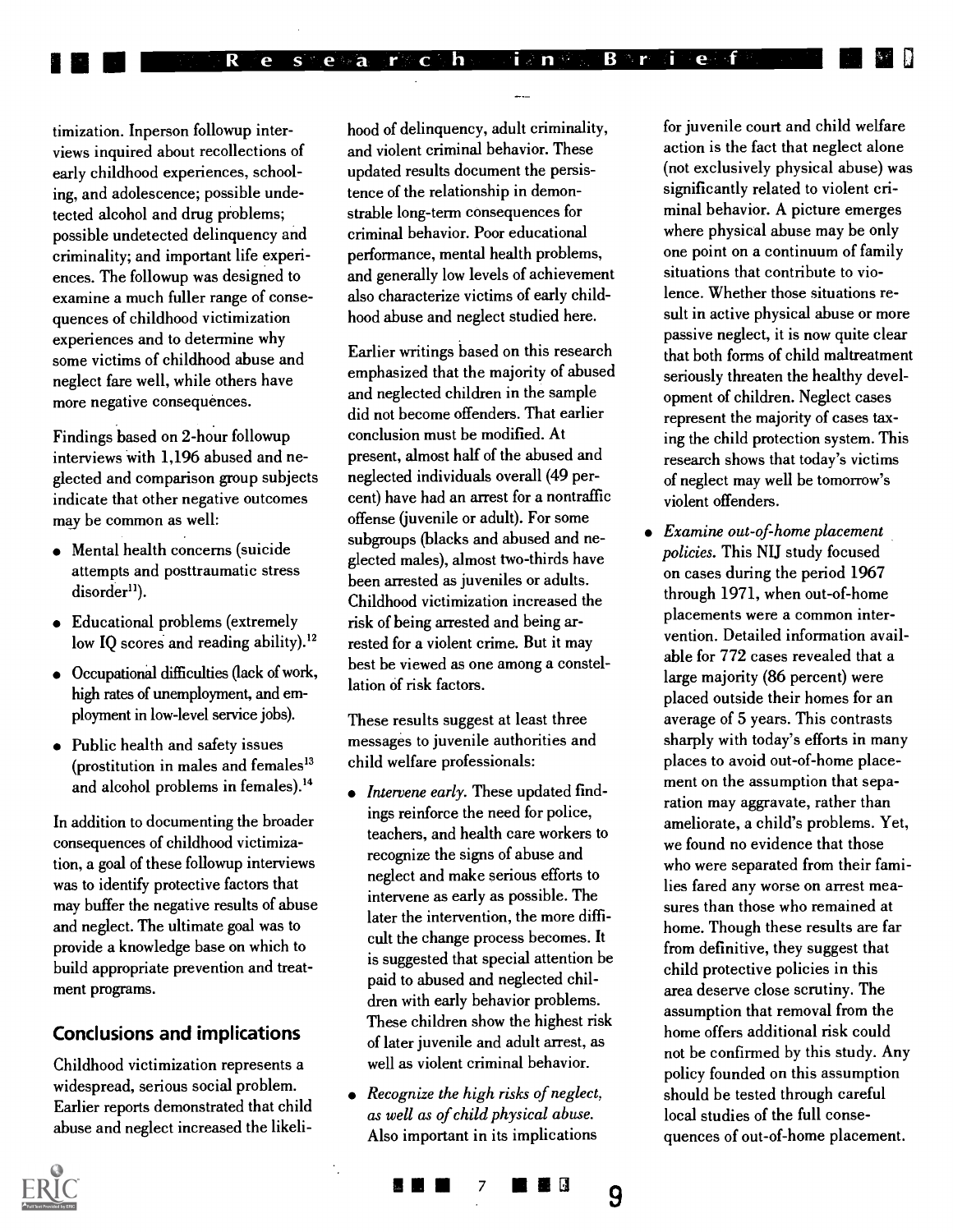#### **Notes**

1 11

1. C.S. Widom, The Cycle of Violence, Research in Brief, Washington, D.C.: U.S. Department of Justice, National Institute of Justice, October 1992, NCJ 136607.

R

e  $S^1$  e  $\vee$  a T

 $\mathbf C$ 

2. For further information on the design and sampling procedures, see C.S. Widom, "Child Abuse, Neglect, and Adult Behavior: Research Design and Findings on Criminality, Violence, and Child Abuse," American Journal of Orthopsychiatry 59 (1989): 355-367; M.G. Maxfield and C.S. Widom, "The Cycle of Violence: Revisited Six Years Later," Archives of Pediatrics and Adolescent Medicine 150 (1996): 390-395.

3. M.G. Maxfield, B.L. Weiler, and C.S. Widom, "Comparing Self-Reports and Official Records of Arrests," Journal of Quantitative Criminology 16 (2000): 87-110.

4. R. Loeber and M. Stouthamer-Loeber, "Prediction," in Handbook of Juvenile Delinquency, ed. H.C. Quay, New York: Wiley & Sons, 1987.

5. C. Smith and T.P. Thornberry, "The Relationship Between Childhood Maltreatment and Adolescent Involvement in Delinquency," Criminology 33 (1995): 451-481.

6. M.T. Zingraff, J. Leiter, K.A. Myers, and M.C. Johnsen, "Child Maltreatment and Youthful Problem Behavior," Criminology 31 (1993): 173-202.

7. Westat, Inc., Study Findings: Study of National Incidence and Prevalence of Child Abuse and Neglect: 1988, Washington, D.C.: U.S. Department of Health and Human Services, 1988.

8. J.R. Caller, F. Ramsey, G. Solimano, and W.E. Lowell, "The Influence of Early Malnutri-

#### U.S. Department of Justice

Office of Justice Programs National Institute of Justice

Washington, DC 20531

Official Business Penalty for Private Use \$300 tion on Subsequent Behavioral Development. II. Classroom Behavior," Journal of the American Academy of Child Psychiatry 24 (1983): 16-22.

 $h$ .

B

**POST** n

 $\mathbf n$ 

9. See, for instance, R.E. Allen and J.M. Oliver, "The Effects of Child Maltreatment on Language Development," Child Abuse and Neglect 6 (1982): 299-305; B. Egeland, A. Sroufe, and M. Erickson, "The Developmental Consequences of Different Patterns of Maltreatment," Child Abuse and Neglect 7 (1983): 459-469; A. Frodi and J. Smetana, "Abused, Neglected, and Nonmaltreated Preschoolers' Ability to Discriminate Emotions in Others: The Effects of IQ," Child Abuse and Neglect 8 (1984): 459-465.

Cathy Spatz Widom is Professor of Psychiatry and University Professor in the Department of Psychiatry at the New Jersey Medical School (UMDNJ). She is widely recognized for her work on the cycle of violence.

Michael G. Maxfield is a professor of Criminal Justice at Rutgers University. He is the coauthor of Research Methods for Criminal Justice and Criminology.

The research for this study was supported by grants from the National Institute of Justice (86-IJ-CX-0033, 89-IJ-CX-0007, and 93- $IJ-CX-0031-S1$  as well as the National Institute on Alcohol Abuse and Alcoholism (AA09238) and the National Institute of Mental Health (MH49467). .<br>ಕಾರಾನ್ಯ ಮಾಡಿದರು. ಟಿ. ಚಿತ್ರ ಪ್ರ 10. B. Ward, Commissioner, New York City Police Department, press release no. 17, May 22,1989.

 $-e^{-}$ 

11. C.S. Widom, "Posttraumatic Stress Disorder in Abused and Neglected Children Followed-Up," American Journal of Psychiatry 156 (1999): 1223-1229.

12. C.M. Perez and C.S. Widom, "Childhood Victimization and Long-Term Intellectual and Academic Outcomes," Child Abuse and Neglect 18 (1994): 617-633.

13. C.S. Widom and J. Kuhns, "Childhood Victimization and Subsequent Risk for Promiscuity, Prostitution, and Teenage Pregnancy," American Journal of Public Health 86 (11) (November 1996): 1607-1612.

14. C.S. Widom, T. Ireland, and P.J. Glynn, "Alcohol Abuse in Abused and Neglected Children Followed-Up: Are They at Increased Risk?" Journal of Studies on Alcohol 56 (1995): 207-217.

Findings and conclusions of the research reported here are those of the authors and do not necessarily reflect the official position or policies of the U.S. Department of Justice.

The National Institute of Justice is a component of the Office of Justice Programs, which also includes the Bureau of Justice Assistance, the Bureau of Justice Statistics, the Office of Juvenile Justice and Delinquency Prevention, and the Office for Victims of Crime.

This and other NIJ publications can be found at and downloaded from the NIJ Web site (http://www.ojp.usdoj.gov/nij).

NCJ 184894

PRESORTED STANDARD POSTAGE & FEES PAID DOJ/NIJ PERMIT NO. G-91